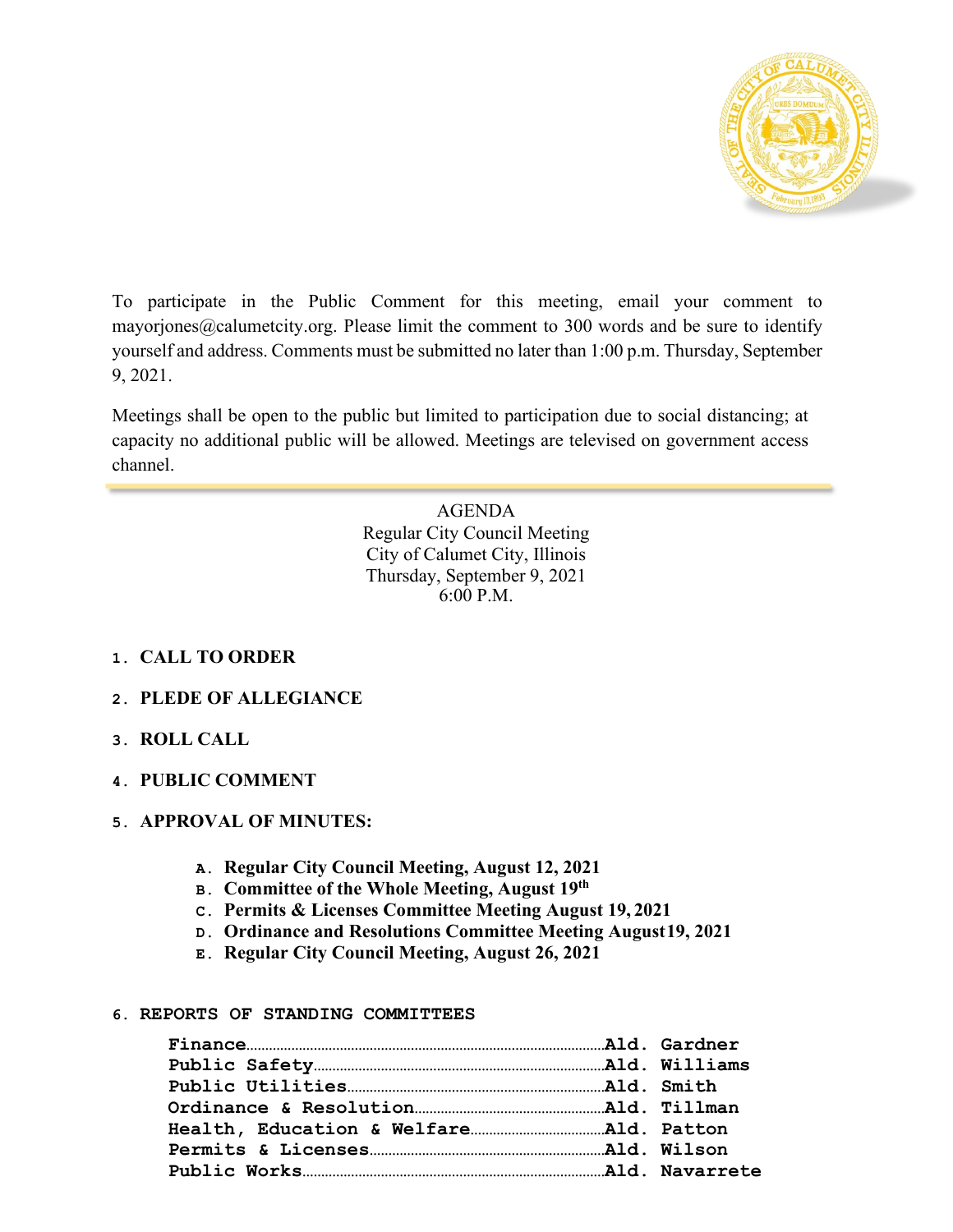**7. CITY COUNCIL REPORTS**

**Mayor Jones Appointments**

**City Clerk Figgs City Treasurer Tarka Alderman Navarrete Alderman Wilson Alderman Tillman Alderman Williams Alderman Gardner Alderman Patton Alderman Smith**

## **8. INFORMATIONAL ITEMS TO BE ACCEPTED AND PLACED ON FILE**

- **A. Teresa A. Bishop expressing appreciation towardstheViolence Prevention Recovery grant.**
- **B. Order of the Cook County Department of PublicHealth No. 2021-10 Covid Mitigation; Effective: August 23, 2021.**
- **C. Cook County ARPA Technical AssistanceNewsletter September 2, 2021.**
- **D. ComEd and Metropolitan Mayors Caucus Offer Grants toIlluminate Community Holiday Lighting Events.**

#### **9. NEW BUSINESS**

- **A. Various Action Items- considerations of and possible action:**
	- **1. Motion to approve the appointment of Frances Anderson as Deputy City Clerk for a term ending April 30, 2022.**
	- **2. Revenue Report from City Clerk**
	- **3. Approve and accept the resignation of Paul Freyman from employment at the Public Works Department from the City of Calumet City effective immediately.**
	- **4. Approve and accept the resignation of Joseph Dixon from the Public Works department from the City of Calumet City effective immediately.**
	- **5. Approve and accept the resignation of Jason Smith from the Public Works department from the City of Calumet City effective immediately.**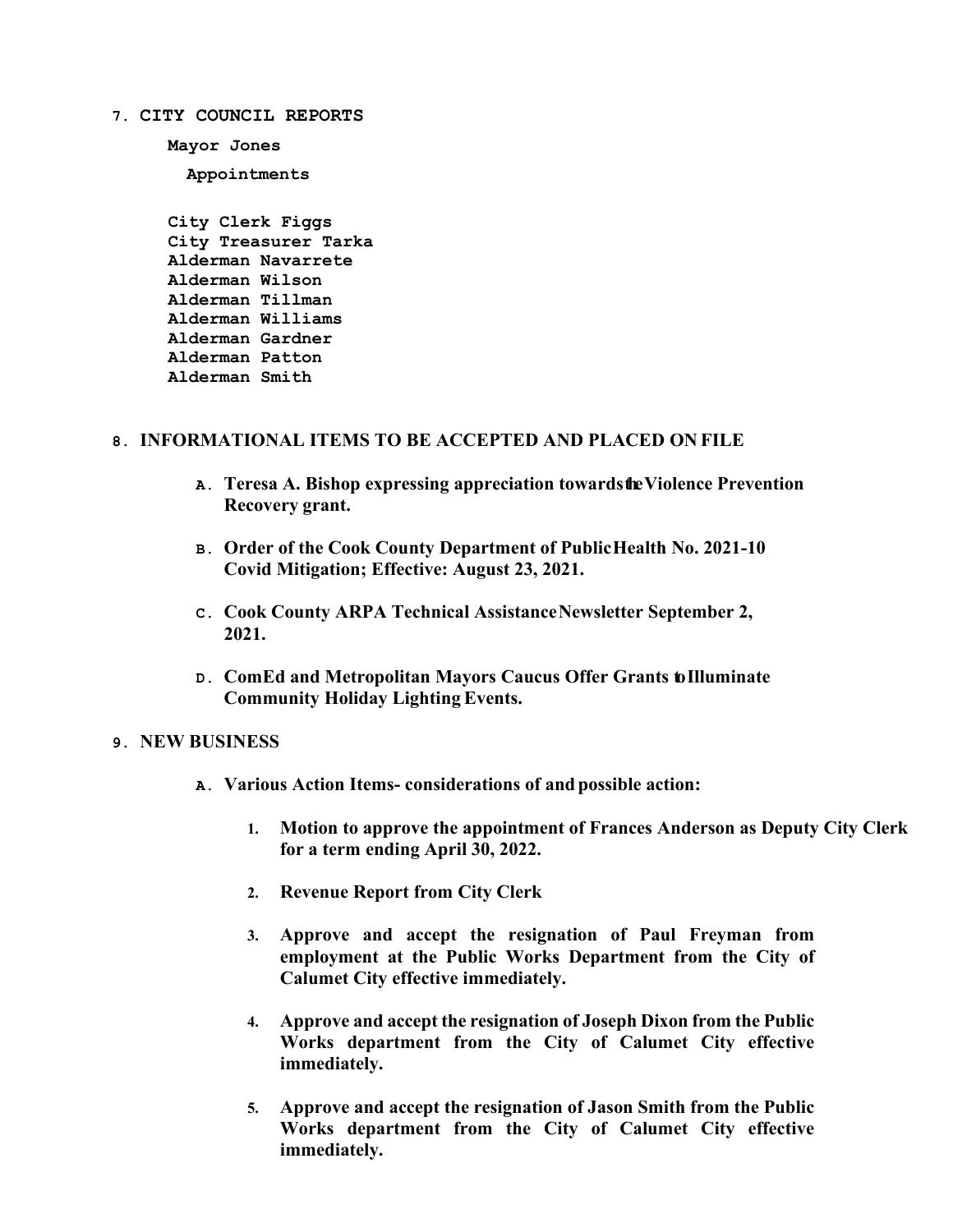- **6. Motion to authorize the Police & Fire Commission to hire 5 officers from the current eligibility list to attend police training academy in October 2021 or January 2022.**
- **7. Motion to amend Intergovernmental Agreement by and between the City of Calumet City and the Board of Education of Thornton Fractional High School District 215.**
- **8. Motion to approve James Conner's petition for a handicap parking space in front of their residence located at 650 Freeland.**
- **9. Motion to approve request for a Resident ParkingOnly space in front of the residence located at 503 Crandon.**
- **10. Motion to approve request for a handicap parking space in front of the residence located at 1775 Memorial Drive.**
- **11. Motion to approve request for a handicap parking space in front of the residence located at 518 Crandon.**
- **12. Motion to approve the request in renaming the intersection of Sibley and Muskegon in honor of the late Bishop Renaldo James Kyles.**
- **13. Motion to direct the City Attorney to begin drafting an ordinance for new business application procedures.**
- **B. Building Permits**
	- **A. New Fence Construction**
	- **B. New Garage Construction**

#### **C. RESOLUTIONS AND ORDINANCES**

- **1. A Resolution Supporting the Class 8 RealEstateTax Assessment Classification For 382-412 Torrence Avenue**
- **2. A Resolution Supporting the Renewal of A Class 6B Real Estate Assessment Classification ForCalumet Business Center, LLC.**
- **3. A resolution honoring Polish American History Month Polish Army Veterans Association Post #40 Hammond, Indiana will gather to commemorate the 100th Anniversary of the founding of their organization at the Carmelite Monastery in Munster, Indiana.**
- **4. A resolution recognizing October as Breast Cancer Awareness month and requesting that all residents participate and honor a Breast Cancer Survivor.**
- **D. FINANCIAL MATTERS**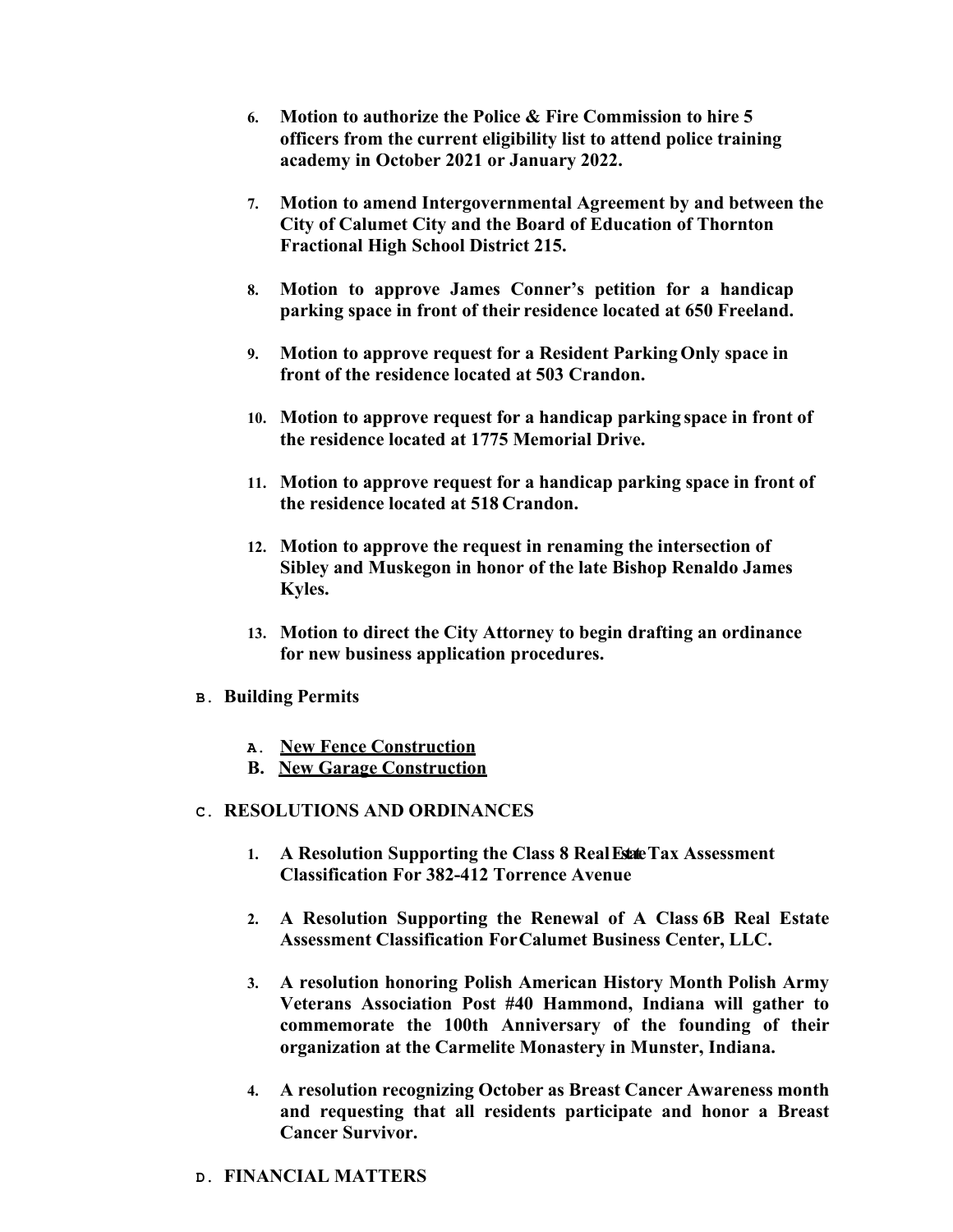- **1. Approve payment to Farnsworth Group for final invoice of Project No: 0210749; authorize the City Treasurer to remit payment in the amount of \$8,500.00 and charge account #01099-52600.**
- **2. Approve payment to Target Solutions Learning, LLC for annual service fees; authorize the City Treasurer to remit payment in the amount of \$5,116.00 and charge line item #06607-52390.**
- **3. Approve payment to Air One Equipment for replacement bunker gear for Fire Department; authorize City Treasurer to remit payment in the amount of \$7,363.00 and charge line item #01070- 53440.**
- **4. Approve payment to Alliance Environmental for asbestos removal; direct City Treasurer to remit payment in the amount of \$6,770.00 and charge the amount to line item number#01099-52710.**
- **5. Approve payment to Municode for cloud agenda solution; direct City Treasurer to remit payment in the amount of \$9500.00 and charge account #01028-55120.**
- **6. Approve payment to Benford and Brown for invoice #13120 (Forensic Audit) in the amount of \$7,835.80; and charge to account #01099-52610.**
- **7. Approve payment to Benford and Brown for invoice #14119 (Forensic Audit) in the amount of \$3,267.20; and charge to account #01099-52610.**
- **8. Approve payment to South Suburban Welding & Fabricating Co. Inc. in the amount of \$52,112.00 for the construction of a training tower; authorize City Treasurer to remit payment and charge to line item #06617-55135.**
- **9. Approve buyback of Sick Days for Joseph Dickson due to his resignation; authorize the City Treasurer to remit payment in the amount of \$1,143.80 and to charge account #01041-51950.**
- **10. Approve buyback of Vacation Days for Joseph Dickson due to his resignation; authorize the City Treasurer to remit payment in the amount of \$2,167.20 and to charge account #01041-51115.**
- **11. Motion to approve the payment to Patrick Walsh and Associates in the \$30,632.50 (invoice#2908) for legal services; further Direct the City Treasurer to remit payment to Patrick Walsh from account #01025-52200.**

| 12. APPROVE BILL LISTING | (\$466,064.46) |
|--------------------------|----------------|
|--------------------------|----------------|

| <b>13. APPROVE PAYROLL</b> | (S779, 724.21) |
|----------------------------|----------------|
|----------------------------|----------------|